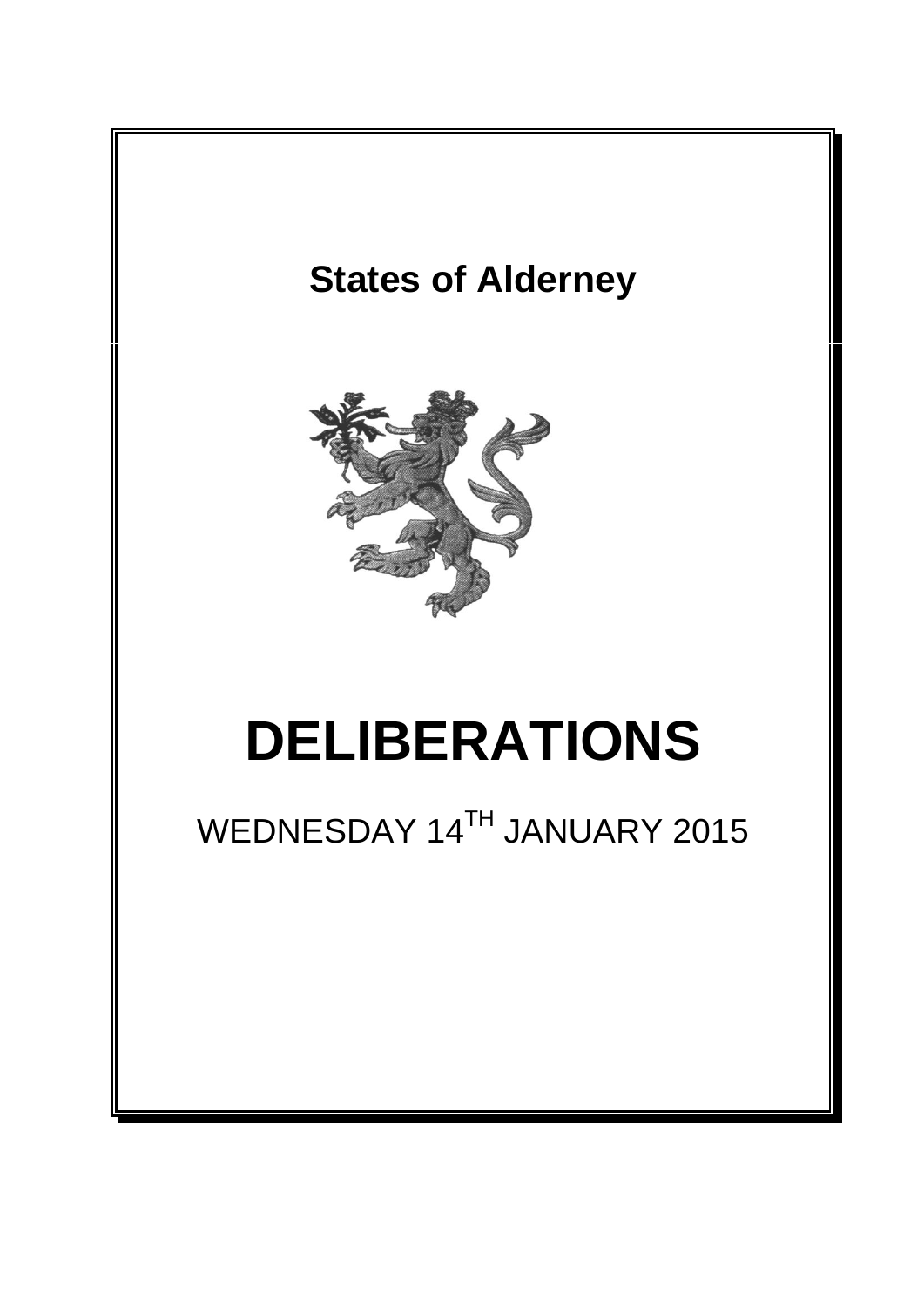# **STATES OF ALDERNEY DELIBERATIONS FOR THE MEETING OF WEDNESDAY 14 TH JANUARY 2015 AT 17:30**

Present: Mr Stuart Trought, President Mr Ian Tugby Mr Matt Birmingham Mr Louis Jean Mr Neil Harvey Mr Francis Simonet Mr Robert McDowall Mr Chris Rowley Mr Steve Roberts Mrs Norma Paris Mr Graham McKinley

Colonel Colin Mason represented His Excellency The Lieutenant-Governor of the Bailiwick of Guernsey.

# **Item l Opening of the States**.

**The Greffier opened the Annual January Meeting**

### **Item lI Election Procedure**

**Following Rule 20 of the Rules of Procedure of the States of Alderney, the States resolved that the subsequent elections take place by verbal vote.**

*Proposed by Mr Rowley, seconded by Mr Harvey Approved unanimously*

### **Item III Vice President**

**Mr Ian Tugby was elected Vice President for 2015.**

*Proposed by Mr Simonet and seconded by Mr Harvey Approved unanimously*

### **Item IV Appointment Of Auditors**

**The States resolved to appoint KPMG Channel Islands Limited to be the Auditors for the States of Alderney for 2015.**

*Proposed by Mr McDowall and seconded by Mr Roberts Approved unanimously*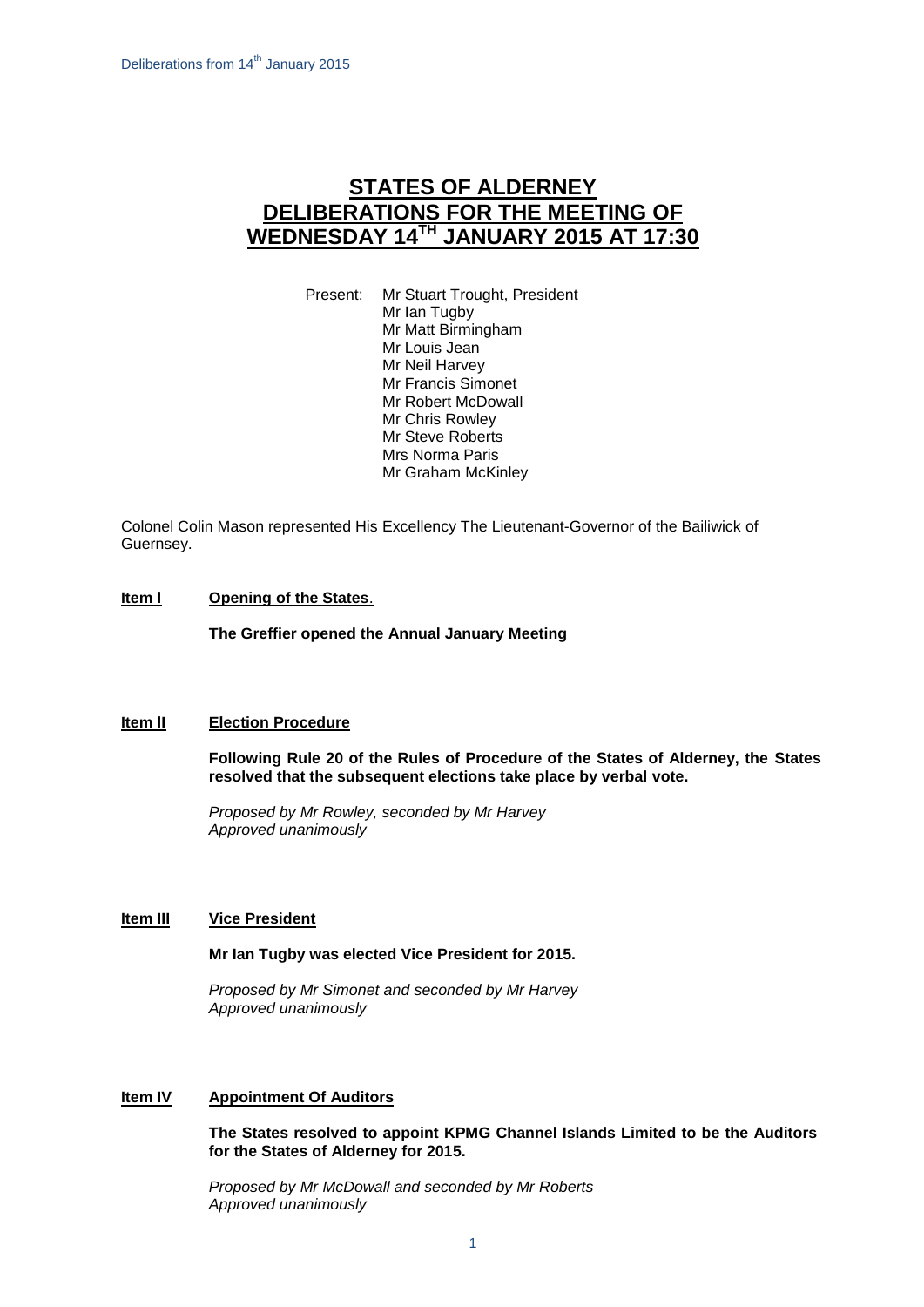# **Item V Policy and Finance Committee Mandate**

### **The States resolved to approve the mandate of the Policy and Finance Committee as follows:-**

"To formulate and make recommendations to the States on all policy matters.

To be accountable for the financial management of the States.

To operate within the policies, guidelines and resolutions of the States.

To liaise and negotiate with the States of Guernsey on all matters relating to the provision of transferred services and finance.

To be responsible for all external affairs.

To liaise with the General Services Committee and the Building and Development Committee in relation to their budget and legislative requirements.

To perform the following functions:

#### **Finance:**

To present to the States the annual budget and audited accounts and, where necessary, report to the States thereon.

To monitor the income and expenditure of the States, its Committees and Trust Funds and, where appropriate, to add comment and recommendation to all applications to the States for money, votes and/or submissions to the States where public income and expenditure is involved.

To deal with all borrowings as authorised by the States, loans and the administration of all monies accruing to the States for specific purposes under the terms of various Trusts and Funds.

To be responsible for recommending to the States, whether by Ordinance or otherwise, the fees, dues and charges levied by the States for the provision of any service required to be provided under legislation and to approve the rents payable for States' land and properties.

To be responsible for recommending to the States the level of Occupier's Rates.

To advise on the rents, premiums (if any) and duration of leases to be granted by the General Services Committee for all other States properties.

To submit leases to the States for approval in accordance with the Budget Rules and Procedures.

To be responsible for:-.

- a. dealing with States borrowings authorised by the States for specific purposes
- b. all States insurances
- c. postage stamp and coin issues and design approvals
- d. dealing with grants not exceeding £5000
- e. dealing with Hawkers Licences.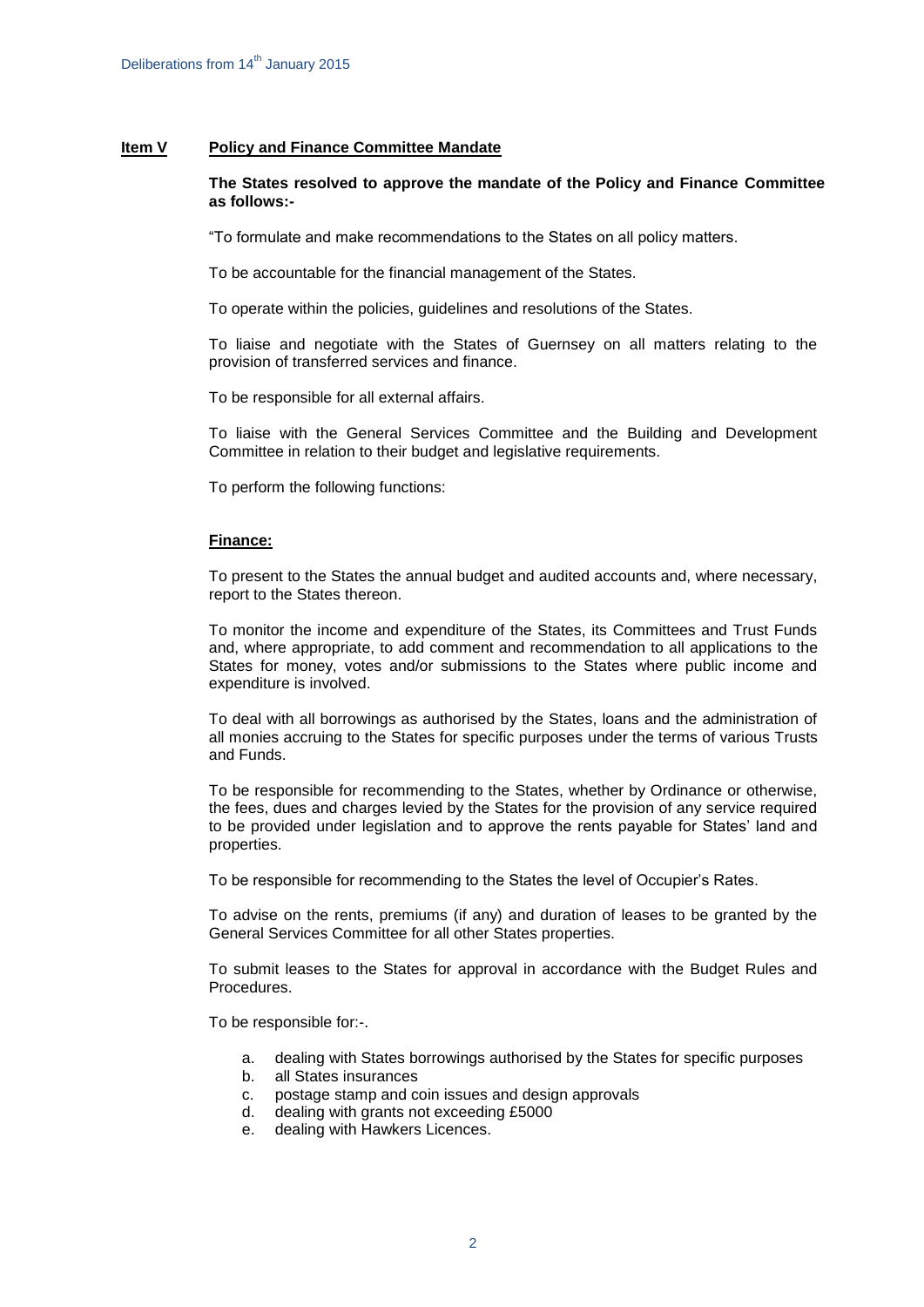# **The Economy:**

To initiate, pursue and report to the States upon matters relating to the economy of the Island, including immigration, population, social services (financial aspects only), the development of an economic plan, employment, industry and e-commerce.

To deal with external authorities in fiscal and commercial matters.

To be responsible for public relations and the promotion of the Tourist Industry.

To monitor the economic policy of the States and to report and make recommendations for such amendments as deemed necessary.

To liaise with the Commerce and Employment Department on matters relating to economic planning.

### **Constitution and Legal Matters:**

To be responsible for all matters affecting the Constitution and all legislation (other than legislation falling specifically within the responsibility of the General Services and the Building and Development Control Committee).

To be responsible for all matters relating to International Conventions, Treaties, Agreements, EU Directives and extended legislation from the United Kingdom.

To liaise as necessary with the Court of Alderney.

To be responsible for and the leasing and use of all States-owned Forts.

To be responsible for matters affecting:-

Elections; Census; Import and Export Control; Telecommunications; Postal Services, Philately and Currency; Gambling; Emergency Fuel Control (The Energy (Bailiwick of Guernsey) Law, 1978); Dangerous Weapons; Civil Aviation; and Youth Training and Adult Education. Youth Services and activities.

To be responsible for all matters relating to welfare.

To be responsible for all matters not specifically falling within the mandate of the General Services Committee and the Building and Development Control Committee.

### **Staff and Offices:**

To be the States Employment Board with responsibility for all matters relating to the employment of Established Staff and Public Service Employees (PSE's); and the management of office accommodation; to be the Civil Service Board referred to in the Terms and Conditions of Service for Civil Servants and the Terms and Conditions of Employment for Public Service Employees as agreed between the Board and Unite, the Union.

In particular to be responsible for the appointment of staff and the preparation and review of the Terms and Conditions of Service of all salaried staff (subject to the relevant provisions of the Government of Alderney Law) and to liaise with the Association of Guernsey Civil Servants.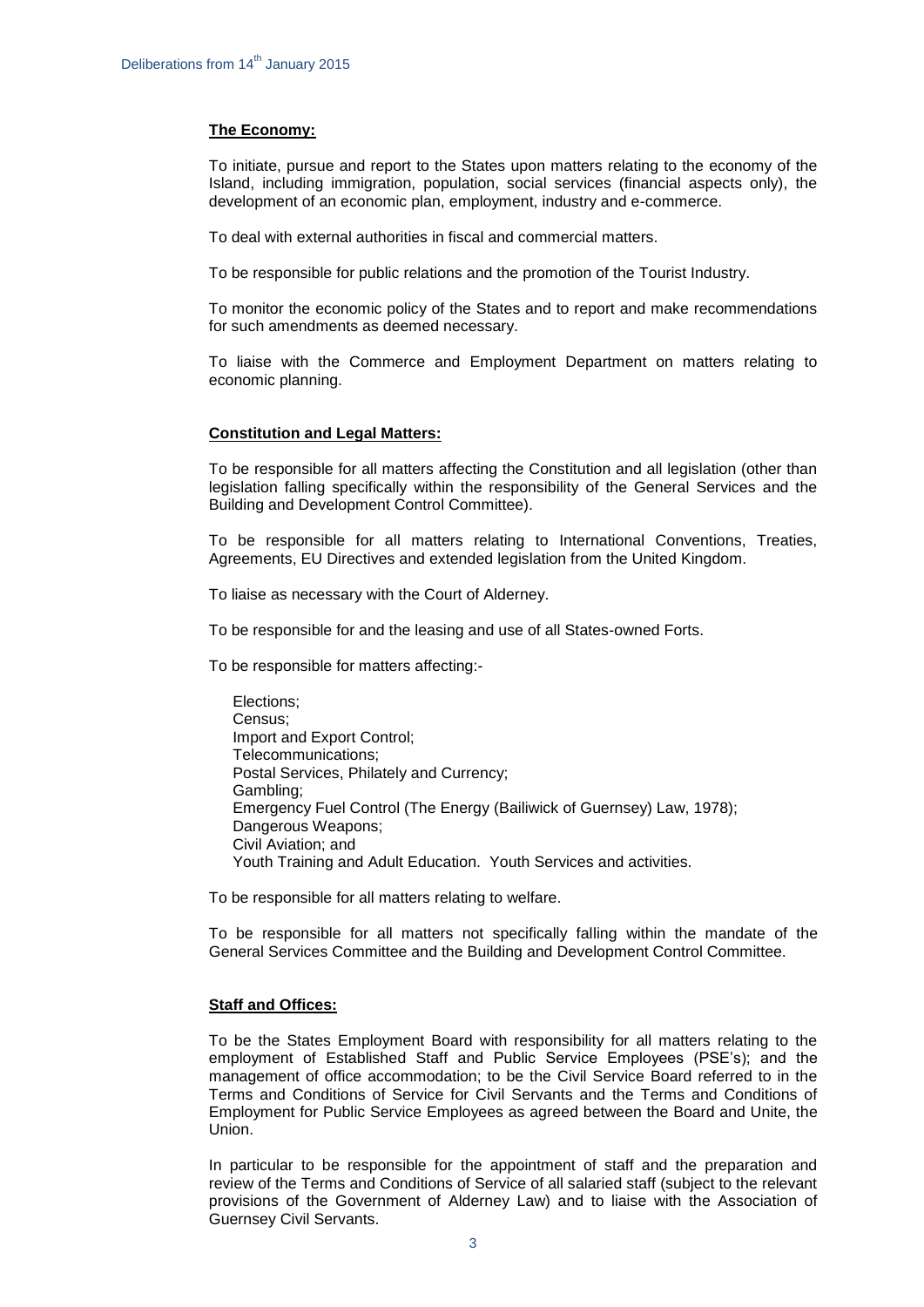To control establishment numbers.

To be responsible for staff pensions.

To liaise with Trades Unions on matters relating to the Terms and Conditions of Employment for Public Service Employees."

*Proposed by Mr Birmingham and seconded by Mr Rowley Approved unanimously*

#### **Item VI General Services Committee Mandate**

#### **The States resolved to approve the mandate of the General Services Committee as follows:-**

"To be accountable to the States for the provision and implementation of all Government services provided and/or required by legislation, resolution or policy of the States within agreed budgets.

To liaise with the Policy and Finance Committee in relation to budgetary and legislative requirements.

To operate within the policies, guidelines and resolutions of the States.

In particular, to perform the following functions:-

To be accountable for the administration of the harbour and its functions and to make recommendations to the Policy and Finance Committee on all fees, dues and charges required to be levied by legislation.

To deal with shipping and all matters relating to the sea.

To be responsible for the continuing investigations into a marina in Alderney.

To deal with all matters relating to the railway.

To administer and maintain all States' buildings including offices; to be accountable for all public works; to place contracts for public works; to be responsible for refuse collection and its disposal.

To be responsible for the Fire Brigade; for emergency services; for sewage disposal; and for traffic control.

To be accountable for all States' properties which are not the responsibility of the Policy and Finance Committee.

To be responsible for recreation and sports activities.

To be responsible for the Saye Beach Camp site.

To be responsible for all matters relating to the allocation of States housing.

To be accountable as the Water Board for the provision of water supplies on the Island in accordance with the legislation applicable thereto.

To be responsible for the leasing of all States Properties, other than Forts, in the ownership of the States; to deal with all matters relating to agriculture, livestock, other animals, birds and vermin; to administer the Island of Burhou; to be responsible for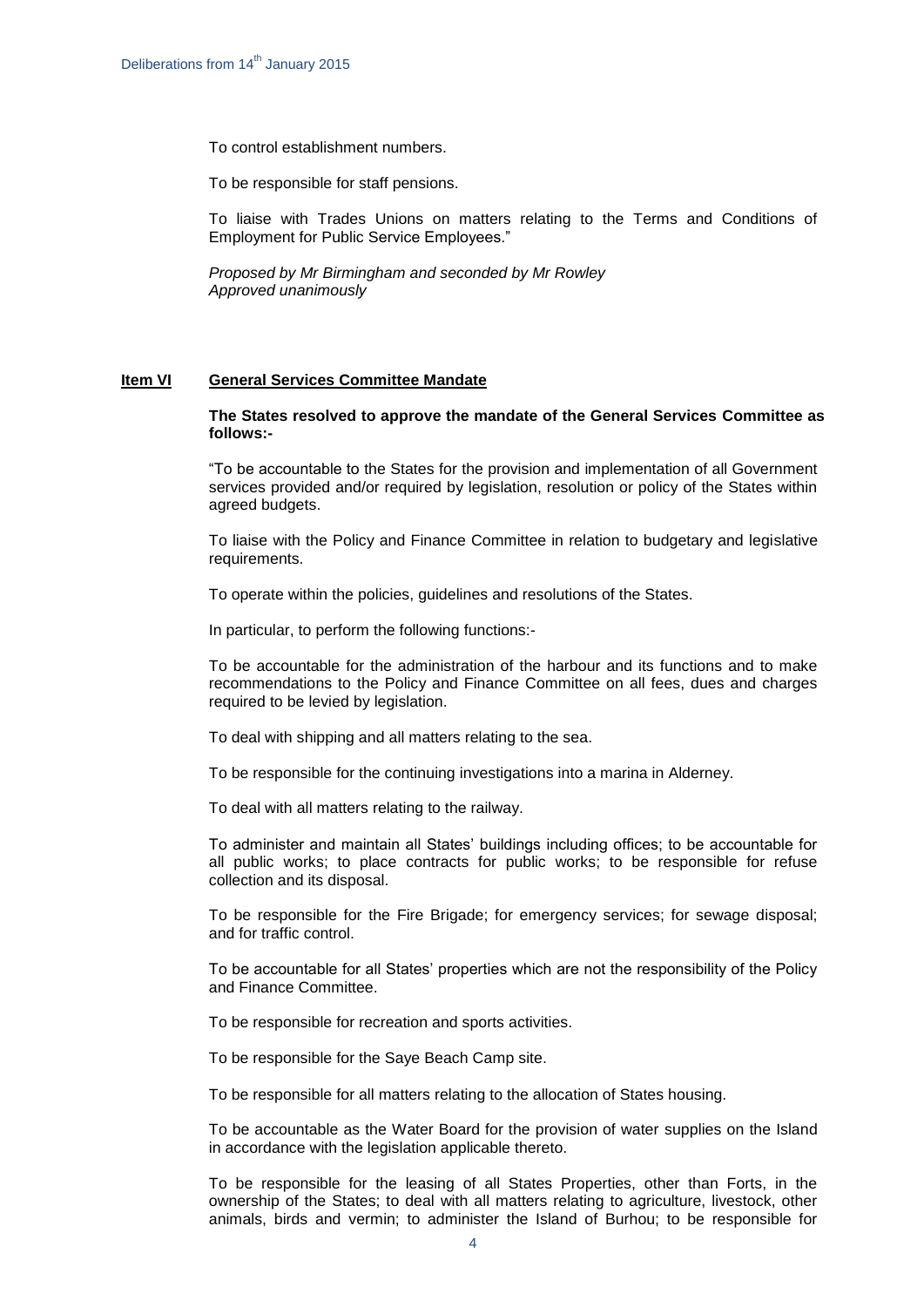forestation and fencing and management of all States land including the consolidation of parcels and not to reduce the area of such land without the authority of the States; and be responsible for the slaughterhouse.

To be responsible for all matters relating to sea fisheries.

To be responsible for environmental monitoring and for the co-ordination of public services in the event of a civil emergency.

To be responsible for the establishment of a working party to be known as the Civil Emergency Working Party which shall include amongst its members the following people:-

The President of the States, the States Analyst, the Chief Fire Officer, the Manager of the Water Board, the States Engineer, the General Manager of Alderney Electricity Limited, the resident Sergeant of the Police in Alderney, the Harbour Officer, a Medical Practitioner; a representative of St. John Ambulance (unless otherwise represented); a Communications adviser(s); the person appointed as Co-ordinator of the emergency services, and if in existence the Officer Commanding the Junior Militia.

The Working Party shall appoint a Chairman from amongst its members."

*Proposed by Mrs Paris and seconded by Mr Tugby Approved unanimously*

### **Item VII Building and Development Control Committee Mandate**

**The States resolved to approve the mandate of the Building and Development Control Committee as follows:-**

"To be the Authority for approving plans in both the public and private sector; to be responsible for the Le Banquage Housing Scheme; to administer The Building and Development Control (Alderney) Law, 2002, as amended; to be the Committee to make recommendations to the States on the maximum number of dwellings to be permitted in any given period in accordance with Section 15 of The Building & Development Control (Alderney) Law, 2002; to administer Building Regulations made under the provisions of The Building & Development Control (Alderney) Law, 2002, and any other law or laws by which they may be replaced.

To be responsible for the preparation of a policy and strategy for environmental conservation and ecology on the Island."

*Proposed by Mr Roberts and seconded by Mr Birmingham Approved unanimously*

### **Item VIII Committee Chairmen**

**The States resolved to appoint the Chairmen of the following Committees:-**

**Mr Neil Harvey as Chairman of the Policy and Finance Committee** Mr Harvey proposed by Mr Birmingham and seconded by Mrs Paris Mr Simonet proposed by Mr McDowall and seconded by Mr Roberts *Mr Harvey appointed by a majority, all in favour except Messrs Tugby, Simonet, McDowall and Roberts who voted for Mr Simonet*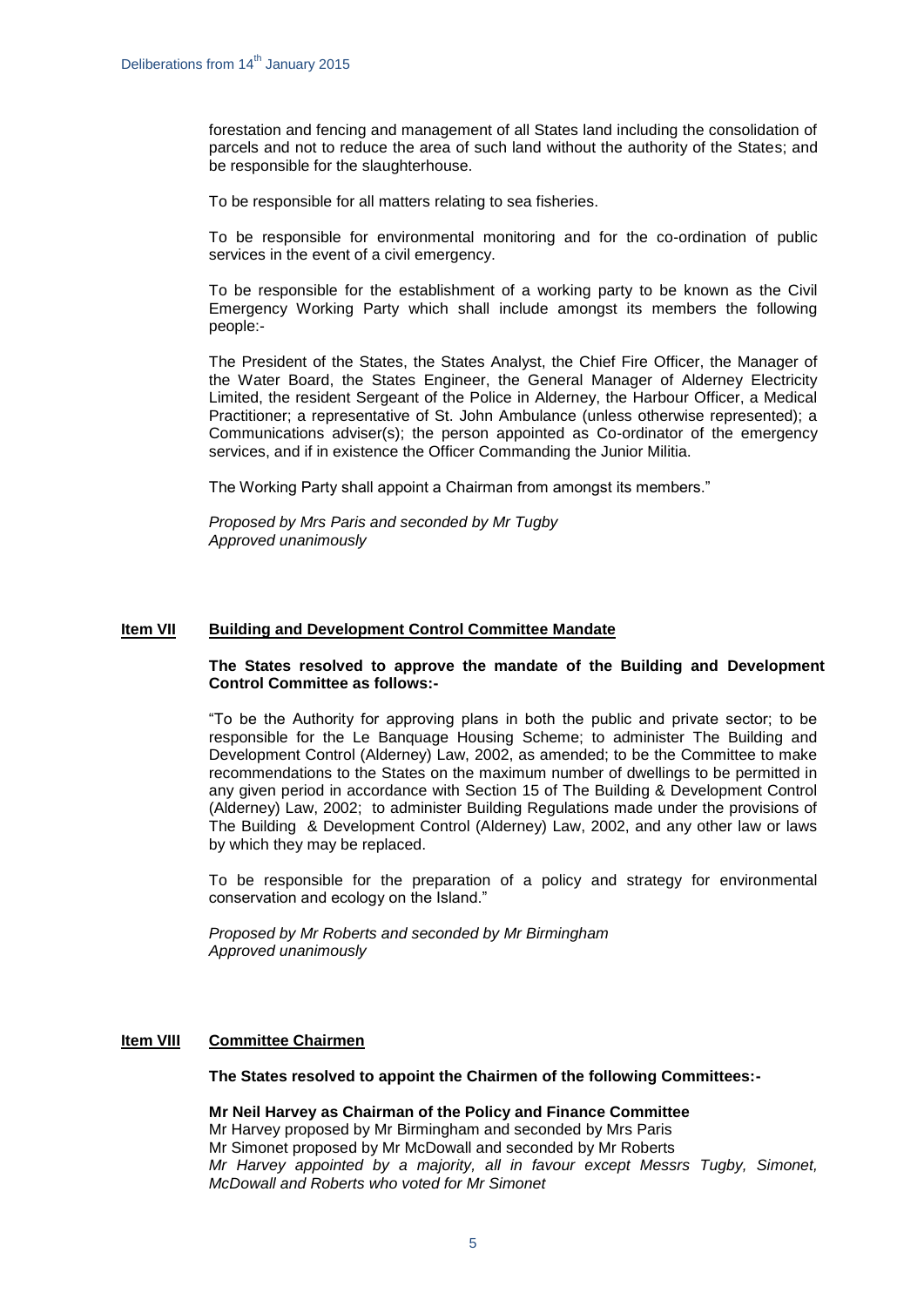# **Mr Ian Tugby as Chairman of the General Services Committee**

*Proposed by Mr Roberts and seconded by Mr McDowall Approved unanimously*

#### **Mr Matt Birmingham as Chairman of the Building and Development Control Committee.**

*Proposed by Mr Roberts and seconded by Mr Rowley Approved unanimously*

### **Item IX Members of the Policy and Finance Committee**

**The States resolved to appoint all ten members to be Members of the Policy & Finance Committee**

*Proposed by Mr Harvey and seconded by Mr Tugby Approved unanimously*

# **Item X Committee Members of other Committees**

**The States resolved to appoint the members of the following Committees:-**

**1. Four members to the General Services Committee:-**

**Mr Chris Rowley –** proposed by Mrs Paris and seconded by Mr Birmingham **Mr Steve Roberts** – proposed by Mr Tugby and seconded by Mr McDowall **Mrs Norma Paris –** proposed by Mr Harvey and seconded by Mr Rowley **Mr Graham McKinley –** proposed by Mr Roberts and seconded by Mr Birmingham

### **2. Four members to the Building and Development Control Committee**

**Mr Simonet –** proposed by Mr Harvey and seconded by Mrs Paris **Mr McDowall –** proposed by Mr Birmingham and seconded by Mr Rowley **Mr Chris Rowley –** proposed by Mr Birmingham and seconded by Mr Roberts **Mr Steve Roberts -** proposed by Mr Tugby and seconded by Mr McDowall

*All the above Approved unanimously*

#### **Item XI Other Appointments – Commonwealth Parliamentary Association**

**The States resolved to elect the following three members to sit on the Management Committee in the affairs of the Alderney Branch of the Commonwealth Parliamentary Association (the President being Ex-officio Chairman):-**

**Mrs Norma Paris –** proposed by Mr McDowall and seconded by Mr Rowley **Mr Chris Rowley -** proposed by Mrs Paris and seconded by Mr Harvey **Mr Graham McKinley -** proposed by Mr Birmingham and seconded by Mr McDowall

*All the above approved unanimously*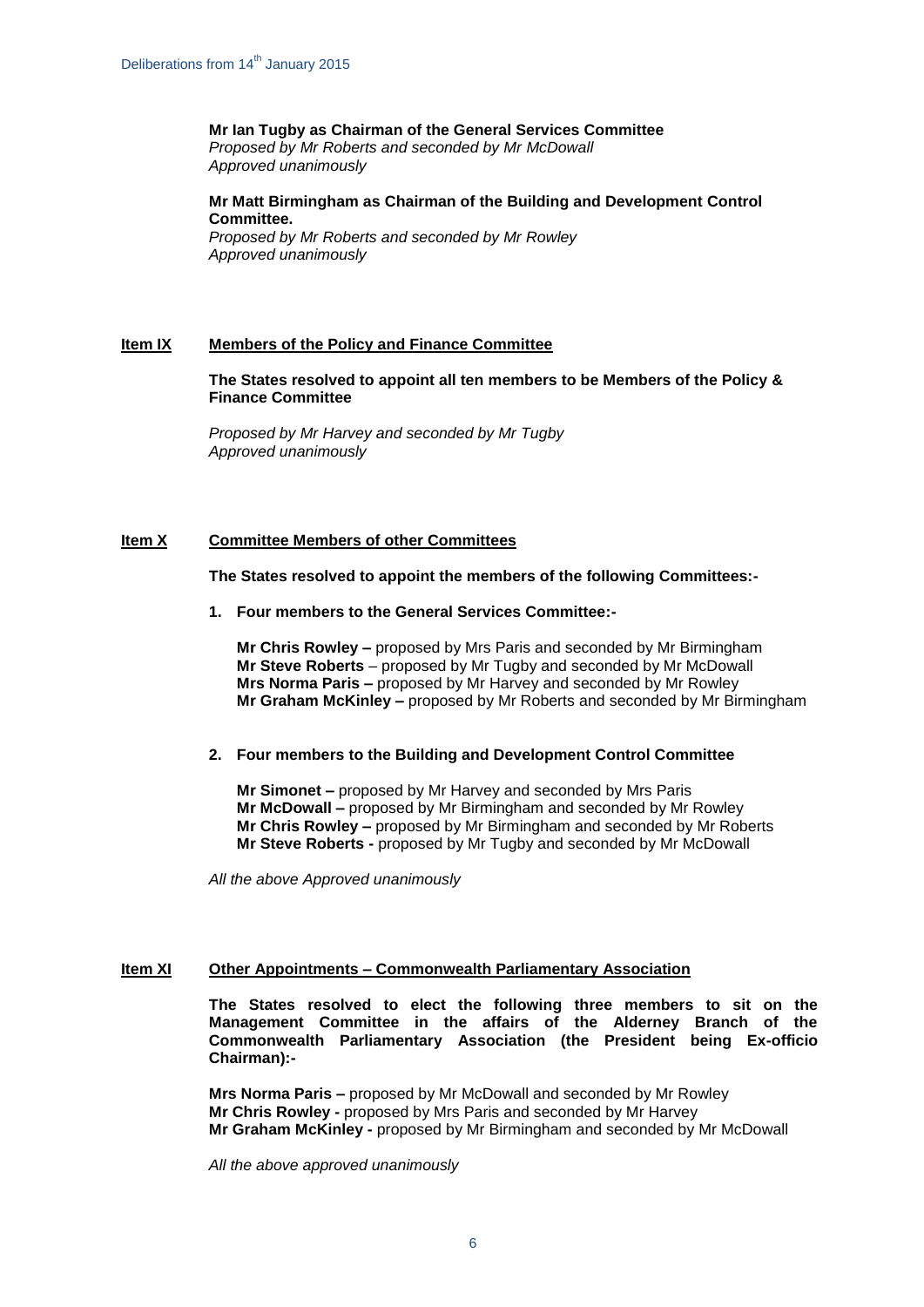#### **Item XII The States Bank Accounts**

**The States resolved to make the following arrangements relating to the operation of the States of Alderney Bank Accounts:-**

- **1. To empower any one member of the Policy and Finance Committee with the States Treasurer or her deputy, or the Chief Executive and the States Treasurer or her deputy, to operate the States of Alderney Bank Accounts.**
- **2. To empower any one member of the Policy and Finance Committee with the States Treasurer or her deputy, or the Chief Executive and the States Treasurer or her deputy, to operate the States of Alderney Water Board Bank Accounts.**

*Proposed by Mr Harvey and seconded by Mr Tugby Approved unanimously*

# **Item XIII Election of Alderney Representatives to sit in the Guernsey States of Deliberation**

**Following the procedure as laid out in the Resolution of The States of Alderney dated 18th October 2006 and the Plebiscite election of 1st December 2012, the States resolved:-**

(a) **To elect the following two members to sit in the Guernsey States of Deliberation for 2015:-**

**Mr Louis Jean Mr Graham McKinley**

*Proposed by Mr McDowall and seconded by Mr Birmingham Approved unanimously*

**and**

(b) **To elect the following two members to sit in the Guernsey States of Deliberation as Alternative Representatives for 2015:-**

**Mr Matt Birmingham Mr Chris Rowley**

*Proposed by Mr McDowall and seconded by Mr Harvey Approved unanimously*

# **Item XIV The Alderney eGambling (Amendment) (No. 2) Regulations, 2014**

**The States resolved that 'The Alderney eGambling (Amendment) (No.2) Regulations, 2014' not be annulled.**

*Proposed by Mr Simonet and seconded by Mr Harvey Approved unanimously*